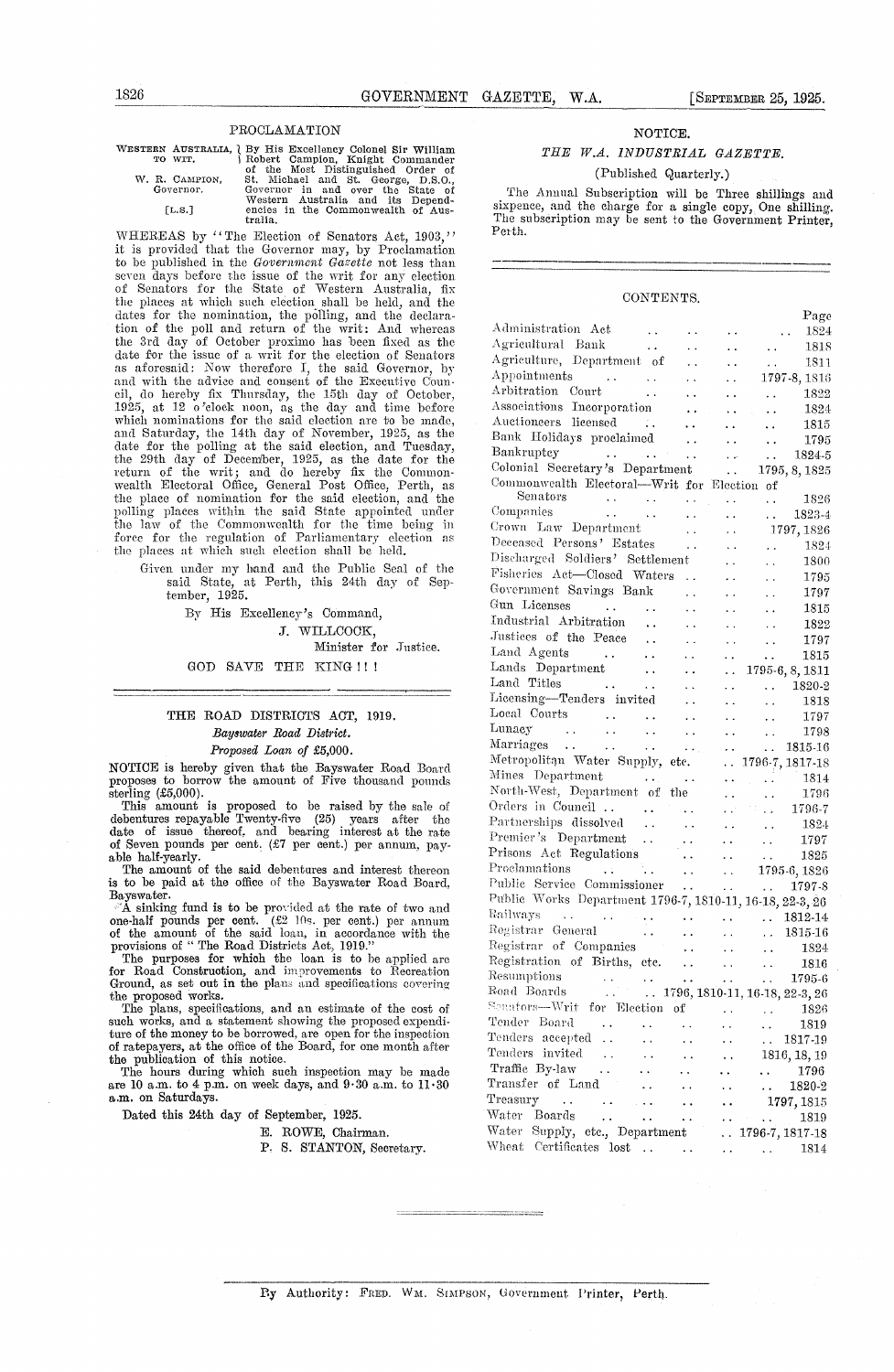

# Government Gazette

## PERTH, FRIDAY, 25 SEPTEMBER 1925 No. 42

© STATE OF WESTERN AUSTRALIA

### **CONTENTS**

Administration Act Agricultural Bank Agriculture, Department of Appointments Arbitration Court Associations Incorporation Auctioneers licensed Bank Holidays proclaimed Bankruptcy Colonial Secretary's Department Commonwealth Electoral—Writ for Election of Senators Companies Crown Law Department Deceased Persons' Estates Discharged Soldiers' Settlement Fisheries Act—Closed Waters Government Savings Bank Gun Licenses Industrial Arbitration Justices of the Peace Land Agents Lands Department Land Titles Licensing—Tenders invited Local Courts Lunacy Marriages Metropolitan Water Supply, etc. Mines Department North-West, Department of the Orders in Council Partnerships dissolved Premier's Department Prisons Act Regulations Proclamations Public Service Commissioner Public Works Department Railways Registrar General Registrar of Companies Registration of Births, etc.